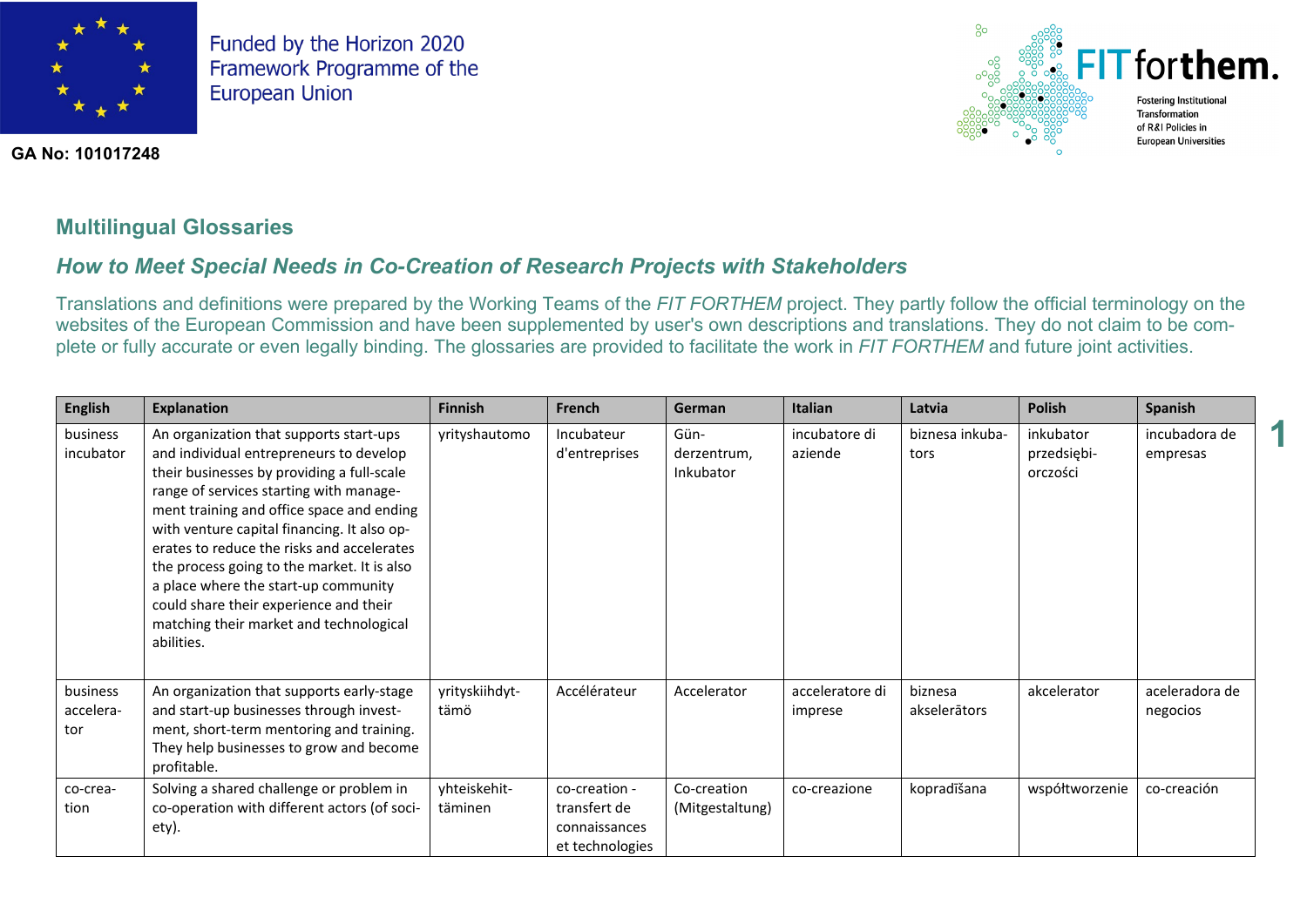

### **GA No: 101017248**



**European Universities** 

**2**

| <b>English</b>                     | <b>Explanation</b>                                                                                                                                                                                                                        | Finnish                 | French                                                       | German                                                               | Italian                        | Latvia                                             | <b>Polish</b>           | Spanish                               |
|------------------------------------|-------------------------------------------------------------------------------------------------------------------------------------------------------------------------------------------------------------------------------------------|-------------------------|--------------------------------------------------------------|----------------------------------------------------------------------|--------------------------------|----------------------------------------------------|-------------------------|---------------------------------------|
| co-design                          | The act of creating with stakeholders spe-<br>cifically within the design development<br>process to ensure the results meet their<br>needs and are usable.                                                                                | yhteissuunnit-<br>telu  | incubateur/ac-<br>compagnateur/<br>co design                 | Co-Design                                                            | progettazione<br>congiunta     | kopdizains                                         | współprojek-<br>towanie | codiseño                              |
| collabora-<br>tor                  | Person who works jointly on an activity or<br>project                                                                                                                                                                                     | yhteistyökump-<br>pani  | Collaborateur-<br>partenaire                                 | Pro-<br>jektmitarbeiter<br>$*in$                                     | collaboratore                  | līdz-<br>strādnieks/sa-<br>darbības part-<br>neris | współpra-<br>cownik     | colaborador                           |
| collective<br>learning             | Sharing, storing and accumulation of in-<br>formation over time and across genera-<br>tions.                                                                                                                                              | yhteisop-<br>piminen    | Partage d'infor-<br>mation/ap-<br>prentissage col-<br>lectif | kollektives Ler-<br>nen                                              | apprendimento<br>collettivo    | kolektīvā<br>mācīšanās                             | wspólne<br>uczenie      | aprendizaje co-<br>lectivo            |
| common<br>goal, com-<br>mon target | The aim of the group, giving them a<br>shared purpose. Encourages group to<br>work as a team and achieve their aim.                                                                                                                       | yhteistavoite           | objectif com-<br>mun, projet<br>commun                       | gemeinsames<br>Ziel                                                  | obiettivo co-<br>mune          | kopējais mērķis                                    | cel                     | objetivo común                        |
| consor-<br>tium                    | Group of two or more actors that work to-<br>gether (on a project) to achieve their com-<br>mon goals.                                                                                                                                    | konsortio               | Consortium                                                   | Konsortium                                                           | consorzio                      | konsorcijs                                         | konsorcjum              | consorcio                             |
| dialogue                           | An exchange of ideas and opinions be-<br>tween two or more people                                                                                                                                                                         | dialogi                 | Dialogue                                                     | Dialog                                                               | dialogo                        | dialogs                                            | dialog                  | diálogo                               |
| exploita-<br>tion                  | Leads to further use of project results,<br>such as commercial use, where impact of<br>the project is to ensure the long-term sus-<br>tainability of the R&I activities                                                                   | hyödyntäminen           | Exploitation-<br>valorisation des<br>résultats               | Verwertung<br>von For-<br>schungsergebni<br>ssen/Nutzbar-<br>machung | valorizzazione                 | ekspluatācija                                      | eksploatacja            | explotación                           |
| knowledge<br>transfer              | Progressive process of knowledge and<br>skills adaptations with the aim of making<br>innovative technologies available to soci-<br>ety, contributing to economic growth and,<br>in some cases determination of a strong<br>social impact. | tietämyksen si-<br>irto | transfert de<br>connaissances                                | Wissenstrans-<br>fer                                                 | trasferimento<br>di conoscenza | zināšanu pār-<br>nese                              | transfer wiedzy         | transferencia<br>de conoci-<br>miento |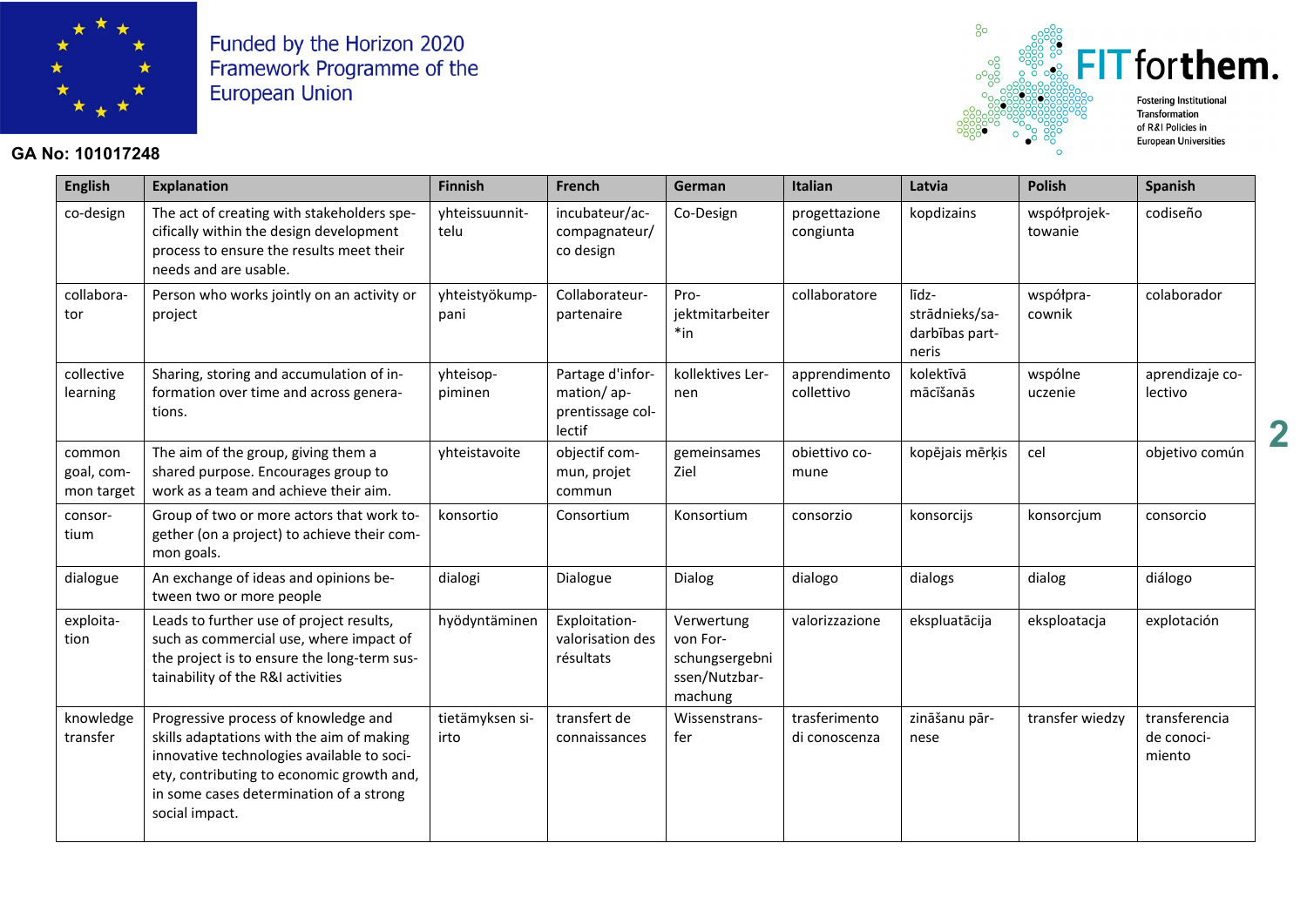

### **GA No: 101017248**



of R&I Policies in **European Universities** 

| <b>English</b>                 | <b>Explanation</b>                                                                                                                                                                                                                                                                                                                                                                                                                                                                                                                                                                                        | <b>Finnish</b>             | French                                                   | <b>German</b>                   | <b>Italian</b>              | Latvia                                 | <b>Polish</b>                  | Spanish                        |
|--------------------------------|-----------------------------------------------------------------------------------------------------------------------------------------------------------------------------------------------------------------------------------------------------------------------------------------------------------------------------------------------------------------------------------------------------------------------------------------------------------------------------------------------------------------------------------------------------------------------------------------------------------|----------------------------|----------------------------------------------------------|---------------------------------|-----------------------------|----------------------------------------|--------------------------------|--------------------------------|
| impact                         | Demonstrable contribution that excellent<br>research makes to science, society and<br>economy - a bigger change that follows<br>the input, activity, output and outcome of<br>the project.                                                                                                                                                                                                                                                                                                                                                                                                                | vaikutus/<br>vaikuttavuus  | impact                                                   | Auswirkung /<br>impact          | impatto                     | ietekme                                | wpływ                          | impacto                        |
| innovation                     | To be called innovation are necessary<br>three main aspects: novelty (something<br>not previously existing - not necessarily at<br>world level); utility (it must improve peo-<br>ple life satisfying customers (society)<br>needs or desires: economic and financial<br>sustainability (generates economic value<br>and defines a potential market. The con-<br>cept of innovation is different from the in-<br>vention. It combines creativity, entrepre-<br>neurial capacity and ability to determine<br>changes. There several forms of innova-<br>tion: product, process, organizational,<br>market. | innovaatio                 | Innovation                                               | Innovation                      | innovazione                 | inovācija                              | innowacja                      | innovación                     |
| multidisci-<br>plinary<br>team | Team consisting of experts from different<br>disciplines, inside and outside of aca-<br>demia.                                                                                                                                                                                                                                                                                                                                                                                                                                                                                                            | monitieteinen<br>ryhmä     | equipe pluridis-<br>ciplinaire (mul-<br>tidisciplinaire) | Multi-<br>disziplinäres<br>Team | team multidis-<br>ciplinare | daudznozaru<br>speciālistu gru-<br>pas | zespół inter-<br>dyscyplinarny | equipo multi-<br>disciplinario |
| network-<br>ing                | Exchange of knowledge and ideas among<br>people with a common profession or spe-<br>cial interest, usually in an informal social<br>setting.                                                                                                                                                                                                                                                                                                                                                                                                                                                              | verkostoitumi-<br>nen      | reseau (reseau-<br>tage)                                 | Vernetzung                      | attività di rete            | tīklošanās                             | sieciowanie                    | networking,<br>redes           |
| partner-<br>ship               | Two or more people (in academic settings,<br>usually researchers and other stakehold-<br>ers) work together collaboratively on a<br>joint project.                                                                                                                                                                                                                                                                                                                                                                                                                                                        | (yhteistyö) kum<br>ppanuus | partenariat                                              | Partnerschaft                   | partneriato                 | partnerība                             | partnerstwo                    | partenariado                   |